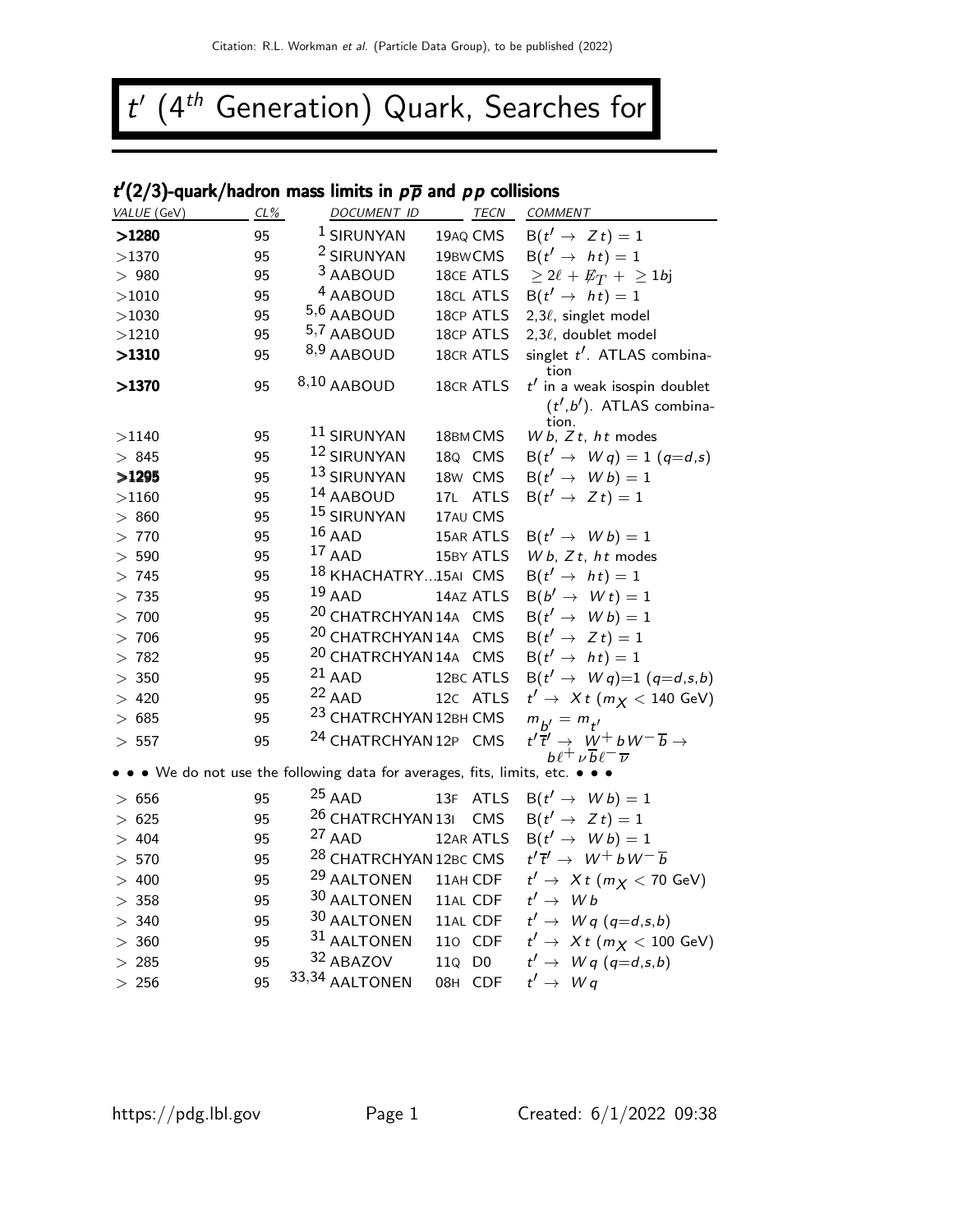- $^1$ SIRUNYAN 19AQ based on 35.9 fb $^{-1}$  of  $\rho \rho$  data at  $\sqrt{s}=$  13 TeV. Pair production of vector-like  $t'$  is seached for with one  $t'$  decaying into  $Z\,t$  and the other  $t'$  decaying into W b,  $Zt$ ,  $ht$ . Events with an opposite-sign lepton pair consistent with coming from  $Z$ and jets are used. Mass limits are obtained for a variety of branching ratios of  $t^\prime$ .
- <sup>2</sup> SIRUNYAN 19BW based on 35.9 fb<sup>-1</sup> of pp data at  $\sqrt{s} = 13$  TeV. The limit is for the pair-produced vector-like t' using all-hadronic final state. The analysis is made for the  $W b$ ,  $Z t$ , ht modes and mass limits are obtained for a variety of branching ratios.
- $^3$ AABOUD 18CE based on 36.1 fb $^{-1}$  of proton-proton data taken at  $\sqrt{s} = 13$  TeV. Events including a same-sign lepton pair are used. The limit is for a singlet model, assuming the branching ratios of  $t'$  into  $Z$   $t$ ,  $W$   $b$  and  $H$   $t$  as predicted by the model.
- $^4$ AABOUD 18CL based on 36.1 fb $^{-1}$  of  $\rho \rho$  data at  $\sqrt{s}=$  13 TeV. The limit is for the pair-produced vector-like t' using all-hadronic final state. The analysis is also made for the  $W b$ ,  $Z t$ ,  $h t$  modes and mass limits are obtained for a variety of branching ratios.
- $^5$ AABOUD 18CP based on 36.1 fb $^{-1}$  of  $\rho \rho$  data at  $\sqrt{s}$  = 13 TeV. Pair and single production of vector-like  $t'$  are seached for with at least one  $t'$  decaying into  $Zt$ . In the case of  $\mathsf{B}(t' \to Zt) = 1$ , the limit is  $m_{t'} > 1340$  GeV.
- $6$  The limit is for the singlet model, assuming that the branching ratios into Z t, W b, and  $Ht$  add up to one.
- The limit is for the doublet model, assuming that the branching ratios into  $Zt$ , W b, and  $Ht$  add up to one.
- $^8$ AABOUD 18CR based on 36.1 fb $^{-1}$  of  $\rho \rho$  data at  $\sqrt{s} =$  13 TeV. A combination of searches for the pair-produced vector-like  $t'$  in various decay channels  $(t' \rightarrow Wb, Zt,$ ht). Also a model-independent limit is obtained as  $m_{t'} > 1.31$  TeV, assuming that the branching ratios into  $Zt$ ,  $Wb$  and  $ht$  add up to one.
- $^9$  The limit is for the singlet  $t^{\prime}.$
- 10 The limit is for  $t'$  in a weak isospin doublet  $(t', b')$  and  $|V_{t'b}| \ll |V_{tb'}|$ .
- 11 SIRUNYAN 18BM based on 35.9 fb<sup>-1</sup> of pp data at  $\sqrt{s} = 13$  TeV. The limit is for the pair-produced vector-like t'. Three channels (single lepton, same-charge 2 leptons, or at least 3 leptons) are considered for various branching fraction combinations. Assuming  $B(t H) = 1$ , the limit is 1270 GeV and for  $B(t Z) = 1$  it is 1300 GeV.
- 12 SIRUNYAN 18Q based on 19.7 fb<sup>-1</sup> of pp data at  $\sqrt{s} = 8$  TeV. The limit is for the pair-produced vector-like  $t'$  that couple only to light quarks. Constraints for other decay channels  $(Zq$  and  $Hq)$  are also given in the paper.
- $^{13}$ SIRUNYAN 18W based on 35.8 fb $^{-1}$  of  $\rho \rho$  data at  $\sqrt{s} =$  13 TeV. The limit is for the vector-like t ′ pair-produced by strong interaction using lepton-plus-jets mode and assuming that  $B(t' \rightarrow Wb)$  is 100product of the production cross section and branching faction to  $Wb$  for any new pair-produced heavy quark decaying to this channel as a narrow resonance.
- <sup>14</sup> AABOUD 17L based on 36.1 fb<sup>-1</sup> of pp data at  $\sqrt{s} = 13$  TeV. No signal is found in the search for heavy quark pair production that decay into Z t followed by  $Z \rightarrow \nu \nu$  in the events with one lepton, large  $\not\!\!E_T$ , and  $\geq$  4 jets. The lower mass limit 0.87 (1.05)<br>TeV is obtained for the singlet (doublet) model with other possible decay modes.
- $^{15}$ SIRUNYAN 17AU based on 2.3-2.6 fb $^{-1}$  of  $\rho \rho$  data at  $\sqrt{s} =$  13 TeV. Limit on pairproduced singlet vector-like  $t'$  using one lepton and several jets. The mass bound is given for a  $t^\prime$  transforming as a singlet under the electroweak symmetry group, assumed to decay through W, Z or Higgs boson (which decays to jets) and to a third generation quark. For a doublet, the limit is >830 GeV. Other limits are also given in the paper.
- $^{16}$ AAD 15AR based on 20.3 fb $^{-1}$  of  $\rho \rho$  data at  $\sqrt{s} =$  8 TeV. Used lepton-plus-jets final state. See Fig. 20 for mass limits in the plane of B $(t' \rightarrow Ht)$  vs. B $(t' \rightarrow Wb)$  from a combination of  $t'\overline{t}' \rightarrow Wb + X$  and  $t'\overline{t}' \rightarrow Ht + X$  searches. Any branching ratio scenario is excluded for mass below 715 GeV.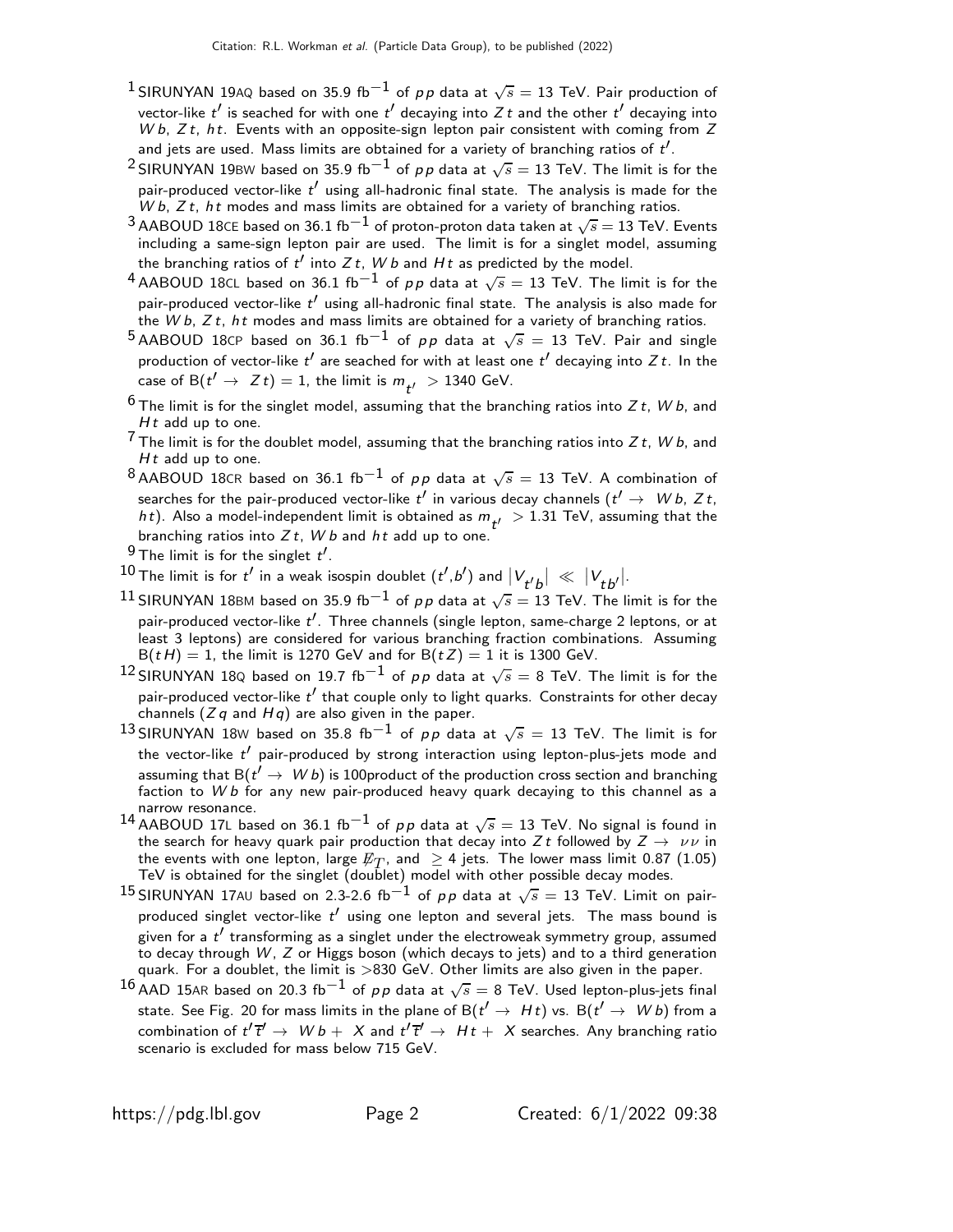- $^{17}$ AAD 15BY based on 20.3 fb $^{-1}$  of  $\rho \rho$  data at  $\sqrt{s} =$  8 TeV. Limit on pair-produced vector-like  $t'$  assuming the branching fractions to  $W$ ,  $Z$ , and  $h$  modes of the singlet model. Used events containing  $\geq 2\ell + \not\!\!{E}_T + \geq 2j$  ( $\geq 1$  b) and including a same-sign lepton pair.
- $^{18}$ KHACHATRYAN 15AI based on 19.7 fb $^{-1}$  of  $\rho \rho$  data at  $\sqrt{s} =$  8 TeV. The search exploits all-hadronic final states by tagging boosted Higgs boson using jet substructure and b-tagging.
- $^{19}$  Based on 20.3 fb $^{-1}$  of pp data at  $\sqrt{s} =$  8 TeV. No significant excess over SM expectation is found in the search for pair production or single production of  $t'$  in the events with dilepton from a high  $\rho_\mathcal{T}$  Z and additional jets (  $\geq~1$  *b*-tag). If instead of B( $b' \rightarrow~W$ *t*)  $= 1$  an electroweak singlet with B( $b' \rightarrow W t) \sim 0.45$  is assumed, the limit reduces to 685 GeV.
- $^{20}$  Based on 19.5 fb $^{-1}$  of pp data at  $\sqrt{s} = 8$ TeV. The  $t'$  quark is pair produced and is assumed to decay into three different final states of  $bW$ ,  $tZ$ , and  $th$ . The search is carried out using events with at least one isolated lepton.
- $^{21}$ Based on 1.04 fb $^{-1}$  of  $\rho\, \rho$  data at  $\sqrt{s}=$  7 TeV. No signal is found for the search of heavy quark pair production that decay into  $W$  and a quark in the events with dileptons, large  $\not\hspace{-1.2mm}E_{T}$ , and  $\geq$  2 jets.
- $^{22}$ Based on 1.04 fb $^{-1}$  of data in  $\rho\, \rho$  collisions at 7 TeV. AAD 12C looked for  $t'\overline{t}'$  production followed by  $t^\prime$  decaying into a top quark and  $X$ , an invisible particle, in a final state with an isolated high-P $_T$  lepton, four or more jets, and a large missing transverse energy. No excess over the SM  $t\bar{t}$  production gives the upper limit on  $t'\bar{t}'$  production cross section as a function of  $m_{t'}$  and  $m_X$ . The result is obtained for B $(t' \rightarrow Wt) = 1$ .
- $^{23}$ Based on 5 fb $^{-1}$  of  $\rho \rho$  data at  $\sqrt{s}=$  7 TeV. CHATRCHYAN 12BH searched for QCD and EW production of single and pair of degenerate 4'th generation quarks that decay to  $Wb$  or  $Wt$ . Absence of signal in events with one lepton, same-sign dileptons or trileptons gives the bound. With a mass difference of 25 GeV/c<sup>2</sup> between  $m_{t'}$  and  $m_{b'}$ ,

the corresponding limit shifts by about  $\pm 20$  GeV/ $c^2$ .

- $^{24}$ Based on 5.0 fb $^{-1}$  of  $\rho \rho$  data at  $\sqrt{s}=$  7 TeV. CHATRCHYAN 12P looked for  $t'\overline{t}'$ production events with two isolated high  $\rho_\mathcal{T}$  leptons, large  $\not\hspace{-1.2mm}E_{T}$ , and 2 high  $\rho_\mathcal{T}$  jets with b-tag. The absence of signal above the SM background gives the limit for B( $t' \rightarrow Wb$ )  $= 1.$
- $^{25}$  Based on 4.7 fb $^{-1}$  of  $\rho \rho$  data at  $\sqrt{s} =$  7 TeV. No signal is found for the search of heavy quark pair production that decay into W and a b quark in the events with a high  $p_T$ isolated lepton, large  $\not\!\!E_T$  and at least 3 jets (  $\geq\,$  1 *b*-tag). Vector-like quark of charge 2/3 with 400  $< m_{\overline{t'}}~ <$  550 GeV and B $(t' \rightarrow~Wb)>$  0.63 is excluded at 95% CL.
- $^{26}\,$ Based on 5.0 fb $^{-1}$  of  $\rho\, \rho$  data at  $\sqrt{s} =$  7 TeV. CHATRCHYAN 131 looked for events with one isolated electron or muon, large  $\not\!\!E_T$ , and at least four jets with large transverse momenta, where one jet is likely to originate from the decay of a bottom quark.
- $^{27}$ Based on 1.04 fb $^{-1}$  of  $\rho\, \rho$  data at  $\sqrt{s} =$  7 TeV. No signal is found in the search for pair produced heavy quarks that decay into  $W$  boson and a  $b$  quark in the events with a high  $p_{\mathcal{T}}$  isolated lepton, large  $\not\!\!E_T$  and at least 3 jets (  $\geq$  1 *b*-tag).
- $^{28}$ Based on 5.0 fb $^{-1}$  of  $\rho \rho$  data at  $\sqrt{s}=$  7 TeV. CHATRCHYAN 12BC looked for  $t'\overline{t}'$ production events with a single isolated high  $p_T$  lepton, large  $\not\!\!E_T$  and at least 4 high  $p_T$  jets with a b-tag. The absence of signal above the SM background gives the limit for  $B(t' \rightarrow Wb) = 1$ .
- <sup>29</sup> Based on 5.7 fb<sup>-1</sup> of data in  $p\overline{p}$  collisions at 1.96 TeV. AALTONEN 11AH looked for  $t'\bar{t}'$  production followed by  $t'$  decaying into a top quark and X, an invisible particle, in the all hadronic decay mode of  $t\bar{t}$ . No excess over the SM  $t\bar{t}$  production gives the upper limit on  $t' \bar t'$  production cross section as a function of  $m_{\overline{t}'}$  and  $m_{\overline{\mathsf{X}}}$  . The result is obtained for  $B(t' \rightarrow Xt) = 1$ .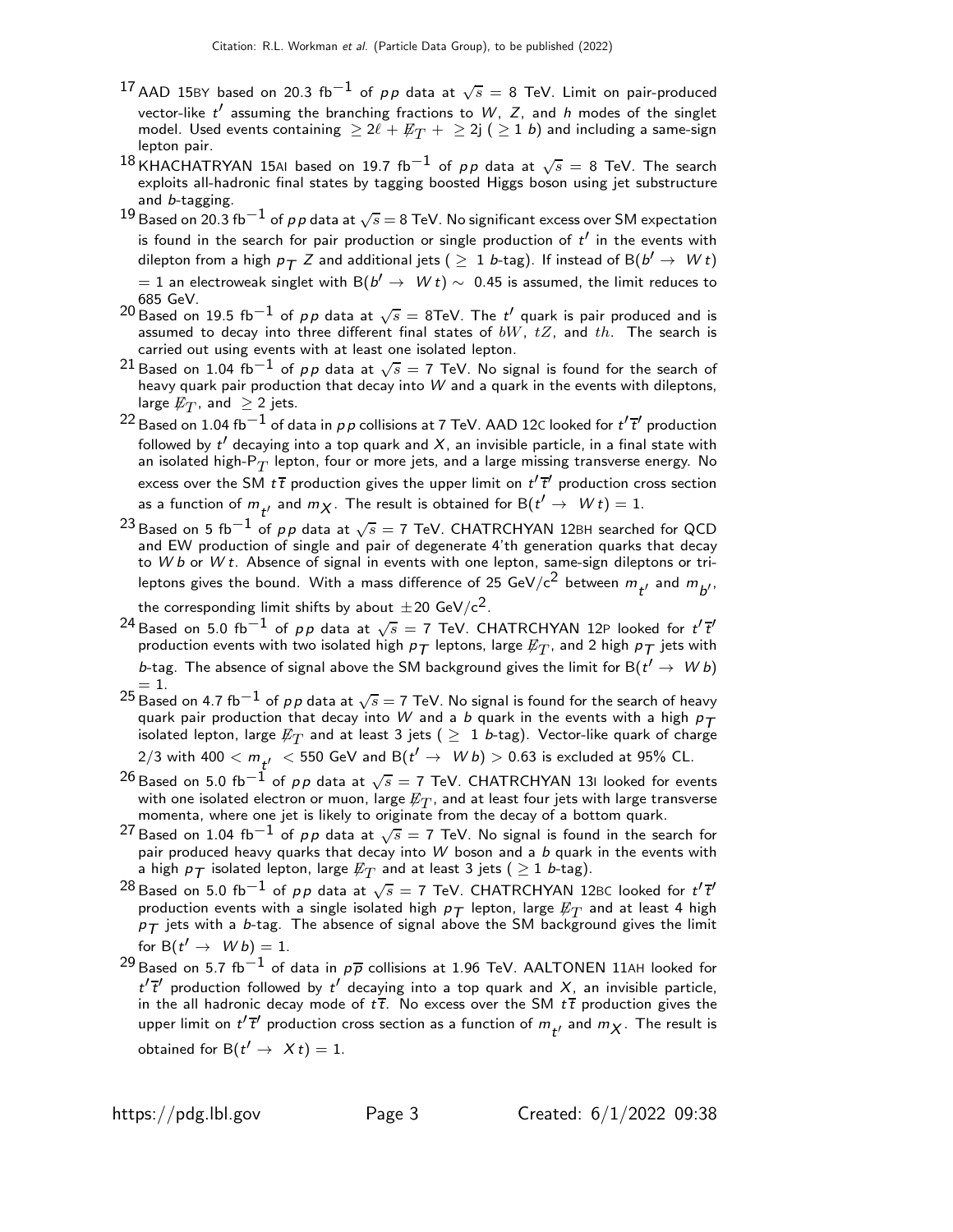- $^{30}$  Based on 5.6 fb $^{-1}$  of data in ppbar collisions at 1.96 TeV. AALTONEN 11AL looked for  $\ell\,+\, \geq$  4j events and set upper limits on  $\sigma(t'\,\overline{t}')$  as functions of  $m_{t'}$ .
- 31 Based on 4.8 fb<sup>-1</sup> of data in  $p\overline{p}$  collisions at 1.96 TeV. AALTONEN 110 looked for  $t'\bar{t}'$  production signal when  $t'$  decays into a top quark and X, an invisible particle, in  $\ell + \not\!\!{E}_T$  + jets channel. No excess over the SM  $t\,\overline{t}$  production gives the upper limit on  $t'\overline{t}'$  production cross section as a function of  $m_{\overline{t}'}$  and  $m_X$ . The result is obtained for  $B(t' \rightarrow X t) = 1.$
- $32$  Based on 5.3 fb<sup>-1</sup> of data in  $p\overline{p}$  collisions at 1.96 TeV. ABAZOV 11Q looked for  $\ell$  +  $\not\!\! E_T + \geq$  4j events and set upper limits on  $\sigma(t'\overline{t}')$  as functions of  $m_{t'}.$
- $^{33}$  Searches for pair production of a new heavy top-like quark  $t^\prime$  decaying to a  $W$  boson and another quark by fitting the observed spectrum of total transverse energy and reconstructed  $t'$  mass in the lepton  $+$  jets events.
- $^{34}$ HUANG 08 reexamined the  $t^\prime$  mass lower bound of 256 GeV obtained in AALTONEN 08H that assumes  $B(b'\to~qZ)=1$  for  $q=u$ ,  $c$  which does not hold when  $m_{\overline{b}'}$   $<$   $m_{\overline{t}'}$   $m_W$ or the mixing  $\sin^2(\theta_{bt'})$  is so tiny that the decay occurs outside of the vertex detector. Fig. 1 gives that lower bound on  $m_{t'}^{}$  in the plane of  $\sin^2(\theta_{b\,t'})$  and  $m_{b'}^{}$ .

|  |  |  |  |  |  |  |  | $t'(5/3)$ -quark/hadron mass limits in $p\overline{p}$ and $p\overline{p}$ collisions |
|--|--|--|--|--|--|--|--|---------------------------------------------------------------------------------------|
|--|--|--|--|--|--|--|--|---------------------------------------------------------------------------------------|

| VALUE (GeV) | $CL\%$ | <b>DOCUMENT ID</b><br><b>TECN</b>   | <b>COMMENT</b>                                     |
|-------------|--------|-------------------------------------|----------------------------------------------------|
| >1330       | 95     | $1$ SIRUNYAN<br>CMS<br>19T          | $t'_{R}(5/3) \rightarrow tW^{+}$                   |
| >1300       | 95     | <sup>1</sup> SIRUNYAN<br>CMS<br>19T | $t'_1(5/3) \rightarrow tW^+$                       |
| >1350       | 95     | <sup>2</sup> AABOUD<br>18AW ATLS    | $t'(5/3) \rightarrow tW^+$                         |
| >1190       | 95     | <sup>3</sup> AABOUD<br>18CE ATLS    | $\geq 2\ell + \not\!\!{E_T}$ + $\geq 1$ <i>b</i> j |
| >1020       | 95     | <sup>4</sup> SIRUNYAN<br>17J CMS    | $t'_{R}(5/3) \rightarrow tW^{+}$                   |
| >990        | 95     | <sup>4</sup> SIRUNYAN<br>CMS<br>17J | $t'_1(5/3) \to tW^+$                               |
| >750        | 95     | $5$ AAD<br>15BY ATLS                | $t'(5/3) \rightarrow tW^+$                         |
| > 840       | 95     | $6$ AAD<br>15Z ATLS                 | $t'(5/3) \rightarrow tW^+$                         |
| >800        | 95     | <sup>7</sup> CHATRCHYAN 14T CMS     | $tW^+$<br>t'(5/3)                                  |
|             |        |                                     |                                                    |

- $^1$ SIRUNYAN 19⊤ based on 35.9 fb $^{-1}$  of  $\rho \rho$  data at  $\sqrt{s}=$  13 TeV. Signals are searched in the final states of  $t'$  pair production, with same-sign leptons (which come from a  $t'$ decay) or a single lepton (which comes from a W out of 4Ws), along with jets, and no excess over the SM expectation is found.
- $^2$ AABOUD 18AW based on 36.1 fb $^{-1}$  of  $\rho \rho$  data at  $\sqrt{s}=$  13 TeV. Limit on  $t'(5/3)$  in pair production assuming its coupling to  $\dot{W}t$  is equal to one. Lepton-plus-jets final state is used, characterized by  $\ell + \not\!\!{E}_T + \text{jets}$  (  $\geq 1$  b-tagged).
- $^3$ AABOUD 18CE based on 36.1 fb $^{-1}$  of proton-proton data taken at  $\sqrt{s} =$  13 TeV. Events including a same-sign lepton pair are used. The limit is for the pair-produced vector-like t'. With single t' production included, assuming t' tW coupling of one, the limit is  $m_{t'}$   $> 1.6$  TeV.
- $^4$ SIRUNYAN 17J based on 2.3 fb $^{-1}$  of  $p\,p$  data at  $\sqrt{s} =$  13 TeV. Signals are searched in the final states of  $t^\prime$  pair production, with same-sign leptons (which come from a  $t^\prime$ decay) or a single lepton (which comes from a  $W$  out of 4 $W$ s), along with jets, and no excess over the SM expectation is found.
- $^5$ AAD 15BY based on 20.3 fb $^{-1}$  of  $\rho \rho$  data at  $\sqrt{s}=$  8 TeV. Limit on  $t'(5/3)$  in pair and single production assuming its coupling to  $W\,t$  is equal to one. Used events containing  $\geq 2\ell + \not\!\!{E_{T}} + \geq$  2j  $(\geq 1$   $b)$  and including a same-sign lepton pair.
- $^6$  AAD 15Z based on 20.3 fb $^{-1}$  of pp data at  $\sqrt{s} = 8$  TeV. Used events with  $\ell + \not\!\!E_{T} + \vec{k}_{T}$  $\geq$  6j (  $\geq$  1 b) and at least one pair of jets from weak boson decay, sensitive to the final state  $b\overline{b}W^+W^-W^+W^-$ .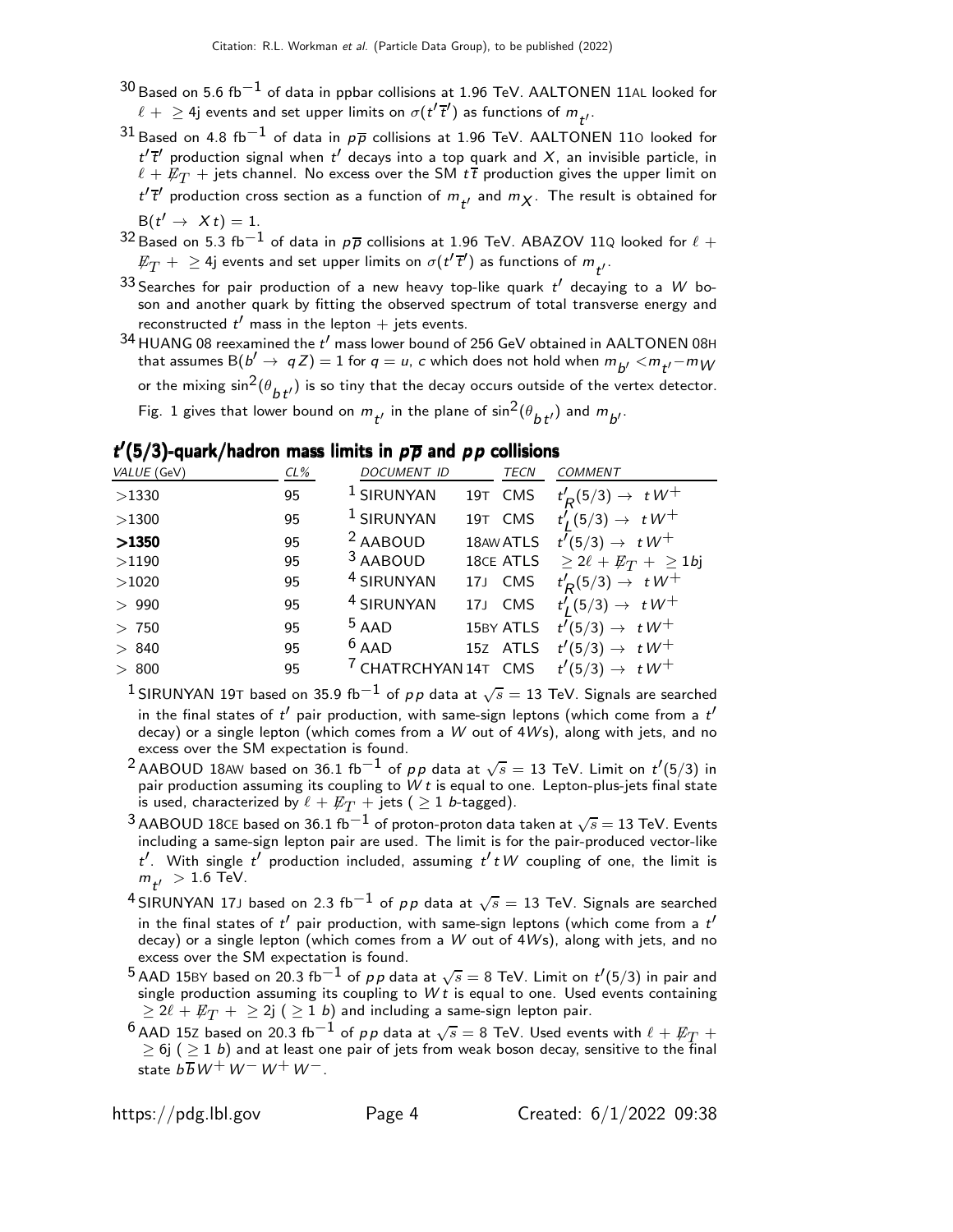$^7$ CHATRCHYAN 14T based on 19.5 fb $^{-1}$  of  $\rho \, \rho$  data at  $\sqrt{s} =$  8 TeV. Non-observation of anomaly in  $H_T$  distribution in the same-sign dilepton events leads to the limit when pair produced  $t'(5/3)$  quark decays exclusively into  $t$  and  $W^+$ , resulting in the final state with  $b\overline{b}W^+W^-W^+W^-$ 

| VALUE (GeV) | $CL\%$ | <b>DOCUMENT ID</b>  |        | <b>TECN</b> | <b>COMMENT</b>                                                                                                                                                             |
|-------------|--------|---------------------|--------|-------------|----------------------------------------------------------------------------------------------------------------------------------------------------------------------------|
| >950        | 95     | $1$ AAD             |        |             | 16AV ATLS $qg \rightarrow q' t' b$ , B( $t' \rightarrow$<br>$W b = 0.5$                                                                                                    |
| >403        | 95     | <sup>2</sup> ABAZOV |        | 11F D0      | $q d \rightarrow q' t' \rightarrow q'(W d)$                                                                                                                                |
| >551        | 95     | <sup>2</sup> ABAZOV | 11F D0 |             | $\widetilde{\kappa}_{d,t'}=1$ , B( $t' \rightarrow Wd=1$<br>$qu \rightarrow q t' \rightarrow q(Zu)$<br>$\widetilde{\kappa}_{u,t} = \sqrt{2}$ , B( $t' \rightarrow Z u$ )=1 |

#### $t'(2/3)$  mass limits from single production in  $\rho\overline{\rho}$  and  $\rho\rho$  collisions

 $^{\text{1}}$  AAD 16AV based on 20.3 fb $^{-1}$  of  $\rho \rho$  data at  $\sqrt{s} =$  8 TeV. No significant excess over SM expectation is found in the search for a fully reconstructed vector-like  $t^\prime$  in the mode  $\ell + \not\!\! E_T + \geq 2j$  (  $\geq 1b$ ). A veto on massive large-radius jets is used to reject the  $t\,\overline{t}$ <br>background.

 $2$ Based on 5.4 fb<sup>-1</sup> of data in ppbar collisions at 1.96 TeV. ABAZOV 11F looked for single production of  $t^\prime$  via the  $Z$  or  $E$  coupling to the first generation up or down quarks, respectively. Model independent cross section limits for the single production processes  $p\overline{p}\to~t' \, q \to (W\, d) q$ , and  $p\overline{p}\to~t' \, q \to (Z\, d) q$  are given in Figs. 3 and 4, respectively,<br>and the mass limits are obtained for the model of ATRE 09 with degenerate bi-doublets of vector-like quarks.

#### $t'(5/3)$  mass limits from single production in  $\rho\overline{\rho}$  and  $\rho\rho$  collisions

| ______<br>VALUE (GeV) | DOCUMENT ID | ΈCΝ | <i><b>OMMENT</b></i> |  |
|-----------------------|-------------|-----|----------------------|--|
|                       |             |     |                      |  |

• • • We do not use the following data for averages, fits, limits, etc. • • •

 $1$  SIRUNYAN 19AI CMS  $t \, W \rightarrow t'(5/3) \rightarrow t W$ 

 $^1$ SIRUNYAN 19AI based on 35.9 fb $^{-1}$  of  $\rho\, \rho$  data at  $\sqrt{s} =$  13 TeV. Exclusion limits are set on the product of the production cross section and branching fraction for the  $b'(-1/3)\; +\;$ t and  $t'(5/3) + t$  modes as a function of the vector-like quark mass in Fig. 8 and Tab. 2 for relative vector-like quark widths between 1 and 30% for left- and right-handed vector-like quark couplings. No significant deviation from the SM prediction is observed.

### REFERENCES FOR Searches for (Fourth Generation) t' Quark

| SIRUNYAN<br>SIRUNYAN | EPJ C79 90<br>19AI<br>19AQ EPJ C79 364 | A.M. Sirunyan et al.<br>A.M. Sirunyan et al. | (CMS Collab.)<br>(CMS Collab.) |
|----------------------|----------------------------------------|----------------------------------------------|--------------------------------|
| SIRUNYAN             | 19BW PR D100 072001                    | A.M. Sirunyan et al.                         | CMS Collab.)                   |
| SIRUNYAN             | JHEP 1903 082<br>19T                   | A.M. Sirunyan et al.                         | (CMS Collab.)                  |
| AABOUD               | 18AW JHEP 1808 048                     | M. Aaboud <i>et al.</i>                      | (ATLAS Collab.)                |
| AABOUD               | 18CE JHEP 1812 039                     | M. Aaboud <i>et al.</i>                      | (ATLAS Collab.)                |
| AABOUD               | 18CL PR D98 092005                     | M. Aaboud et al.                             | (ATLAS Collab.)                |
| AABOUD               | 18CP PR D98 112010                     | M. Aaboud et al.                             | (ATLAS Collab.)                |
| AABOUD               | 18CR PRL 121 211801                    | M. Aaboud et al.                             | (ATLAS Collab.)                |
| SIRUNYAN             | 18BM JHEP 1808 177                     | A.M. Sirunyan et al.                         | (CMS Collab.)                  |
| SIRUNYAN             | 18Q<br>PR D97 072008                   | A.M. Sirunyan et al.                         | (CMS Collab.)                  |
| SIRUNYAN             | 18W<br>PL B779 82                      | A.M. Sirunyan et al.                         | (CMS Collab.)                  |
| AABOUD               | JHEP 1708 052<br>17L                   | M. Aaboud et al.                             | (ATLAS Collab.)                |
| SIRUNYAN             | JHEP 1711 085<br>17AU                  | A.M. Sirunyan et al.                         | (CMS Collab.)                  |
| SIRUNYAN             | JHEP 1708 073<br>17 J                  | A.M. Sirunyan et al.                         | (CMS Collab.)                  |
| AAD                  | EPJ C76 442<br>16AV                    | G. Aad et al.                                | (ATLAS Collab.)                |
| AAD                  | 15AR JHEP 1508 105                     | G. Aad et al.                                | (ATLAS Collab.)                |
| AAD                  | 15BY<br>JHEP 1510 150                  | G. Aad et al.                                | (ATLAS Collab.)                |
| AAD                  | 15Z<br>PR D91 112011                   | G. Aad et al.                                | ATLAS Collab.)                 |

https://pdg.lbl.gov Page 5 Created: 6/1/2022 09:38